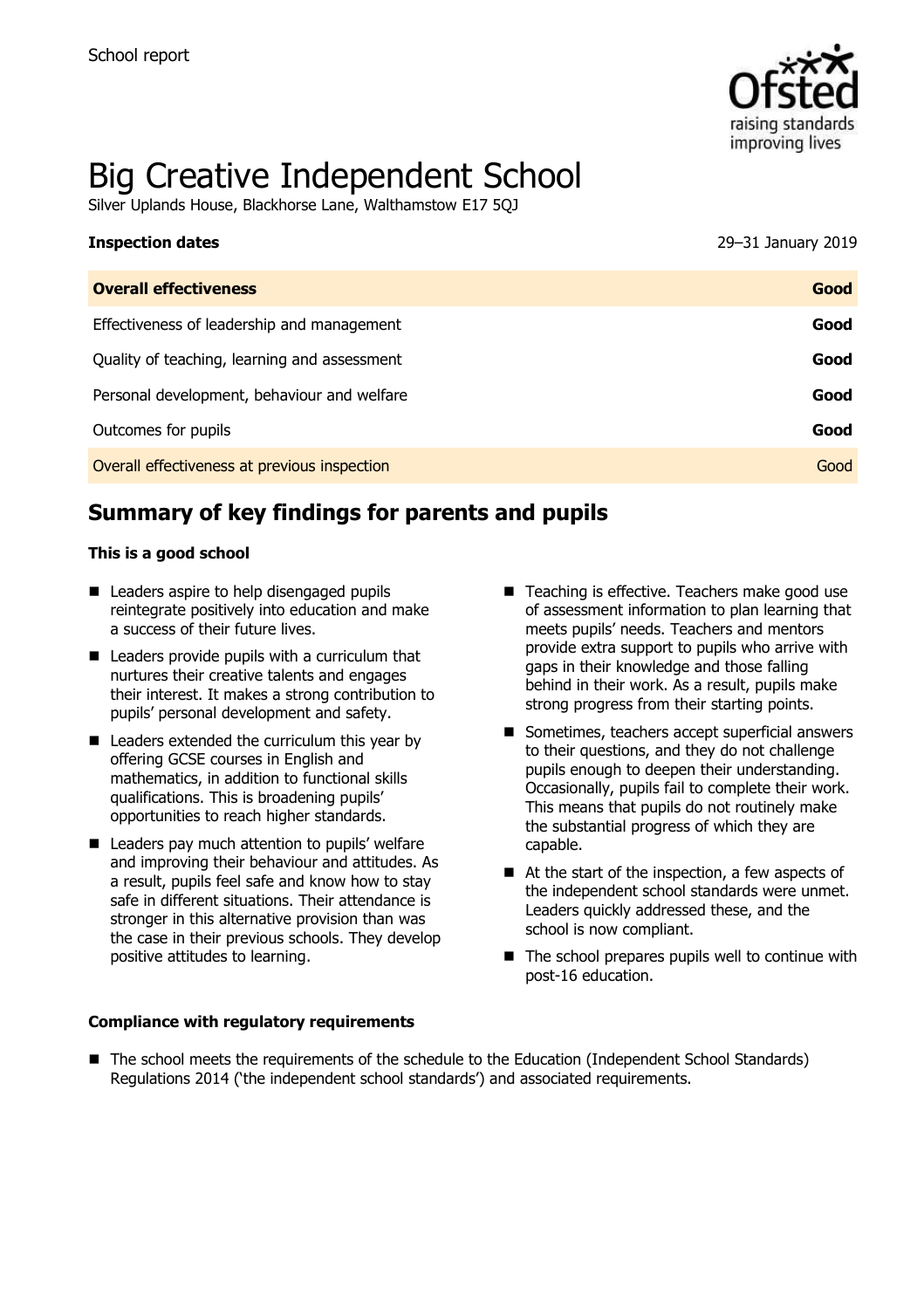

## **Full report**

## **What does the school need to do to improve further?**

- **IMPROPE that incredence** by: **IMPROPE 1** Improve teaching and pupils' outcomes by:
	- teachers asking probing questions that deepen pupils' thinking, not accepting superficial answers
	- making sure that pupils routinely complete their work.
- **IMPROVE THE EFFECTIVENESS OF leadership and management by keeping abreast of** Department for Education (DfE) requirements and ensuring that the school is consistently compliant with the independent school standards.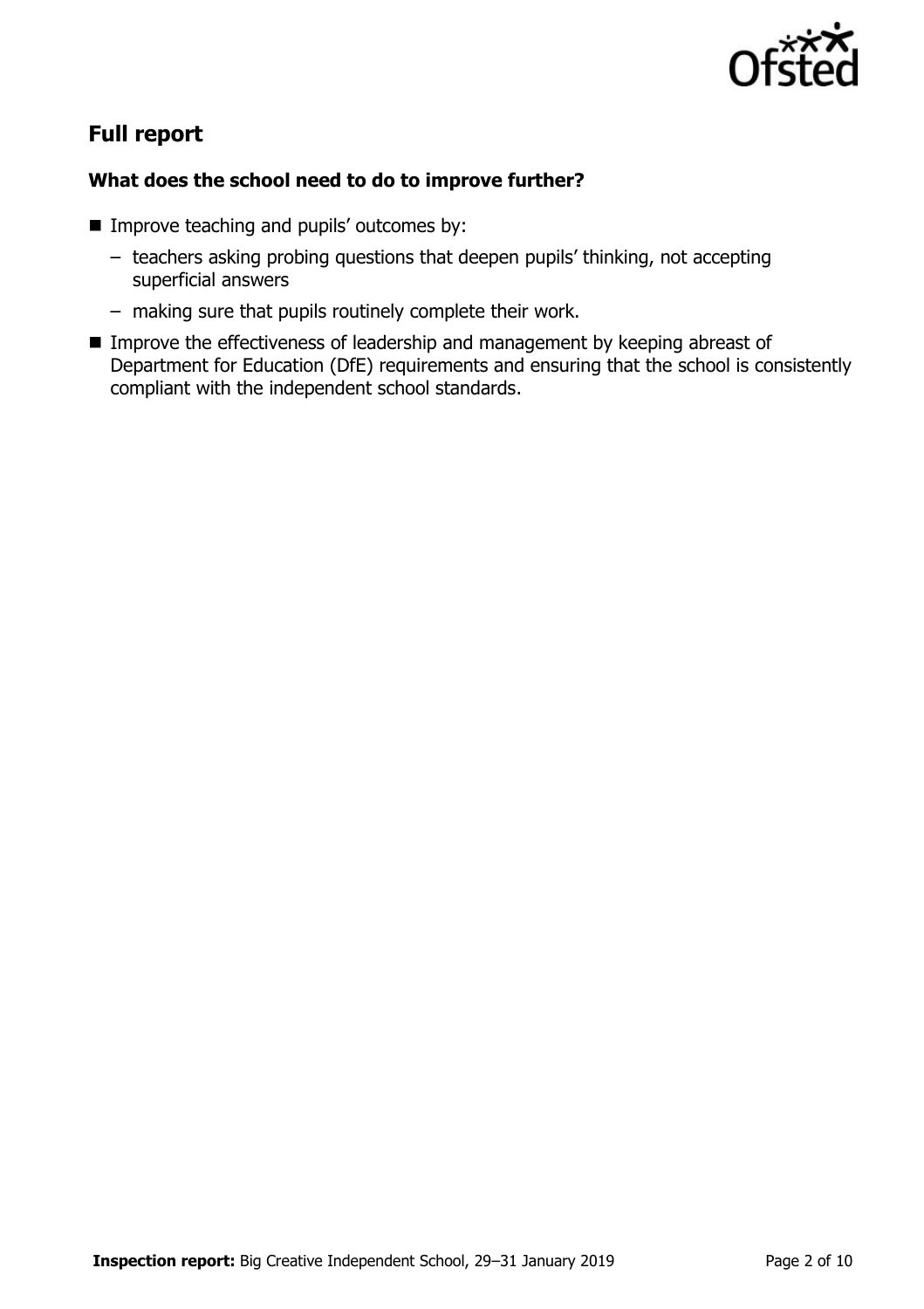

## **Inspection judgements**

#### **Effectiveness of leadership and management Good**

- The proprietor and school leaders share a vision to improve the lives and prospects of vulnerable pupils who have been unsuccessful in their former schools. Their aims are to nurture pupils' creative talents, so they re-engage in learning, and to support them in improving their behaviours and attitudes. Members of staff are committed to delivering these goals. As a result, pupils succeed at the school and learn to become good and successful citizens. They are ready to continue into post-16 education.
- Leaders provide teachers with an effective programme of training so that they can continuously develop their skills. Leaders regularly check on teaching and learning and give teachers developmental feedback. Teachers observe each other and share good practice. Teachers and leaders also benefit from one-to-one coaching sessions. As a result, teaching is good and supports pupils' good progress.
- The curriculum provides pupils with a suitable range of courses. The school specialises in vocational courses in music and media to engage pupils' interests. In addition, pupils study functional skills in English and mathematics, and physical education delivered offsite by a specialist coach. Leaders recently enhanced the curriculum by doubling the teaching time in English and mathematics. They also introduced the more challenging GCSE courses in those subjects.
- **Pupils study an accredited course in developing interpersonal skills and employment.** Further, leaders designed courses that are effective in promoting pupils' spiritual, moral, social and cultural development and understanding of fundamental British values. Among the topics that pupils learn are democracy, anti-radicalisation, sexuality and gender identity, racial discrimination and young people and the law. The curriculum therefore prepares pupils well for the next stages of their careers and life in modern Britain.
- $\blacksquare$  The school benefits from being part of, and sharing premises and specialist resources with, the Big Creative Training (BCT) post-16 provision. Leaders across the site work together to ensure pupils' welfare and safety and to develop the skills of leaders and teachers. Pupils who wish to continue studying music or media continue with their post-16 courses at BCT. These arrangements make a good contribution to meeting pupils' needs and maintaining leadership and teaching that are routinely good.
- The school relocated after the previous inspection. It appears that the Department for Education was not aware of the change of address.

#### **Governance**

- The proprietor spends most of the week at the school and so has a good understanding of day-to-day practice. He supports senior leaders and holds them to account for the school's performance.
- The proprietor works closely with school leaders to check the effectiveness of all aspects of the school's work. They use the information to plan credible actions to improve the school.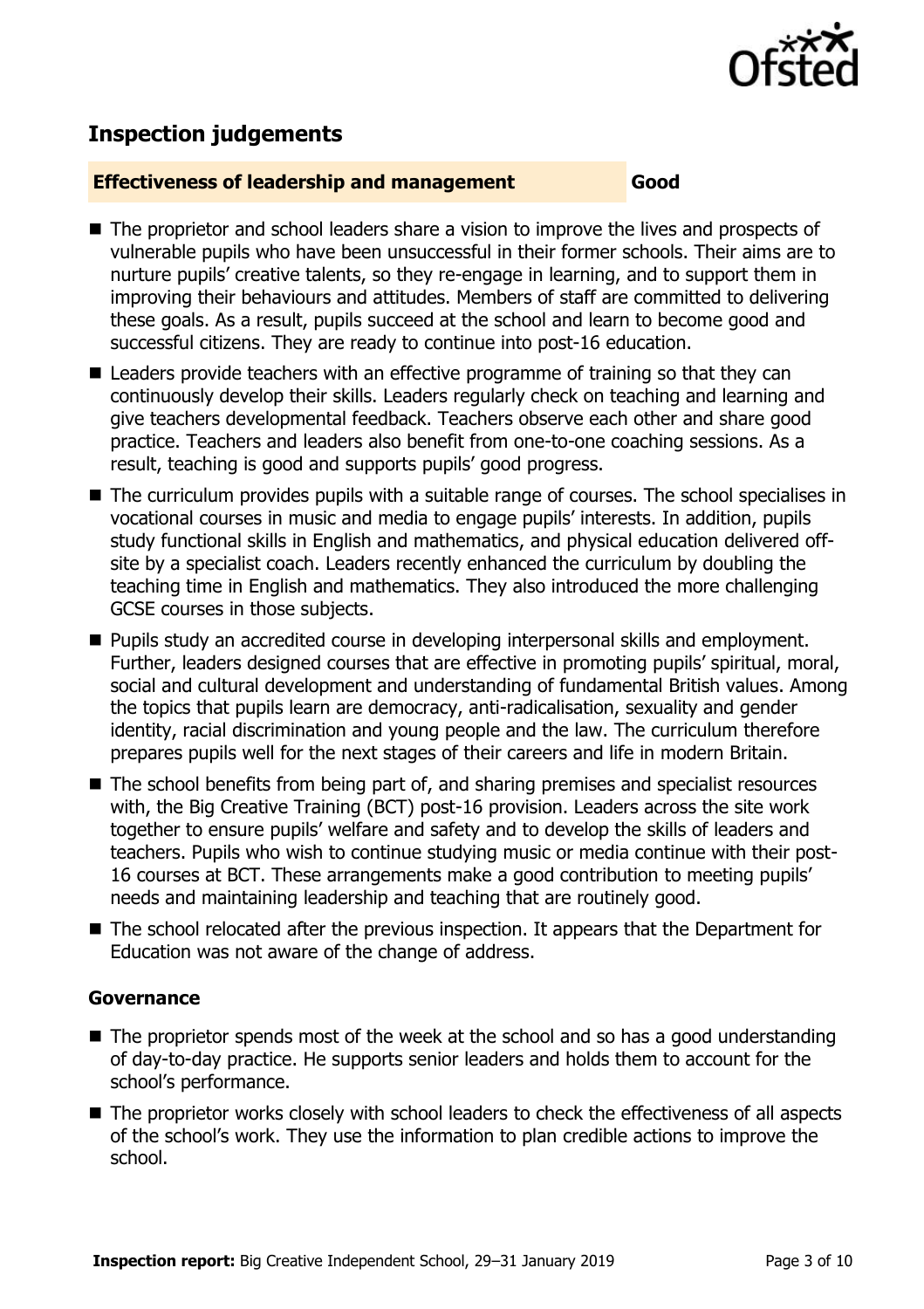

■ At the start of the inspection, the inspector found that the proprietor had not made sure that the school meets all the requirements of the independent school standards. Leaders quickly addressed the deficiencies so that, by the end of the inspection, the school complied with all the standards.

## **Safeguarding**

- $\blacksquare$  The arrangements for safeguarding are effective.
- The school's safeguarding team makes sure that all staff are up to date with latest government guidance. Leaders and members of staff are aware of the range of safeguarding issues in the local area and to which pupils may be vulnerable. They are alert to pupils' needs and immediately report any concerns.
- Leaders work closely with external agencies to promote pupils' safety and well-being, including the local authority's safeguarding and welfare teams and the Safer Schools police officer.
- Through the curriculum, pupils learn about risks and how to keep themselves safe. They recently attended a talk from a visitor affected by knife crime, and have had workshops on safe sex, for example.
- The school publishes its safeguarding policy on its website. The policy has proper regard to current government requirements.

#### **Quality of teaching, learning and assessment Good**

- **Effective teaching supports pupils' good progress from their varying starting points.**
- Teachers assess pupils' English and mathematical skills when they join the school. After a short induction, they also set pupils a short project to test their skills in the creative subjects. Teachers use this initial information and regular testing to plan activities and extra support to meet pupils' needs.
- Teachers and mentors make their expectations for good behaviour and adherence to routines clear to pupils. They establish a good rapport with the pupils and help them develop positive attitudes to learning. As a result, pupils learn to work purposefully and make gains in their learning.
- Teachers plan learning sequentially, enabling pupils to build on their prior knowledge and skills. They set them regular revision exercises so that pupils can recall and apply what they have already learned. In line with the school's policy, teachers and mentors give pupils frequent feedback on how they are doing and what they need to do to improve. Consequently, pupils make good progress.
- Although teachers regularly question pupils, sometimes they do not probe their thinking deeply enough. On occasion, they accept one-word, basic or superficial answers. This limits the opportunities pupils have to think hard and deepen their understanding.
- Evidence in books shows that, occasionally, some pupils do not complete the work that their teachers set. This leaves gaps in their learning and limits them from making the substantial progress of which they are capable.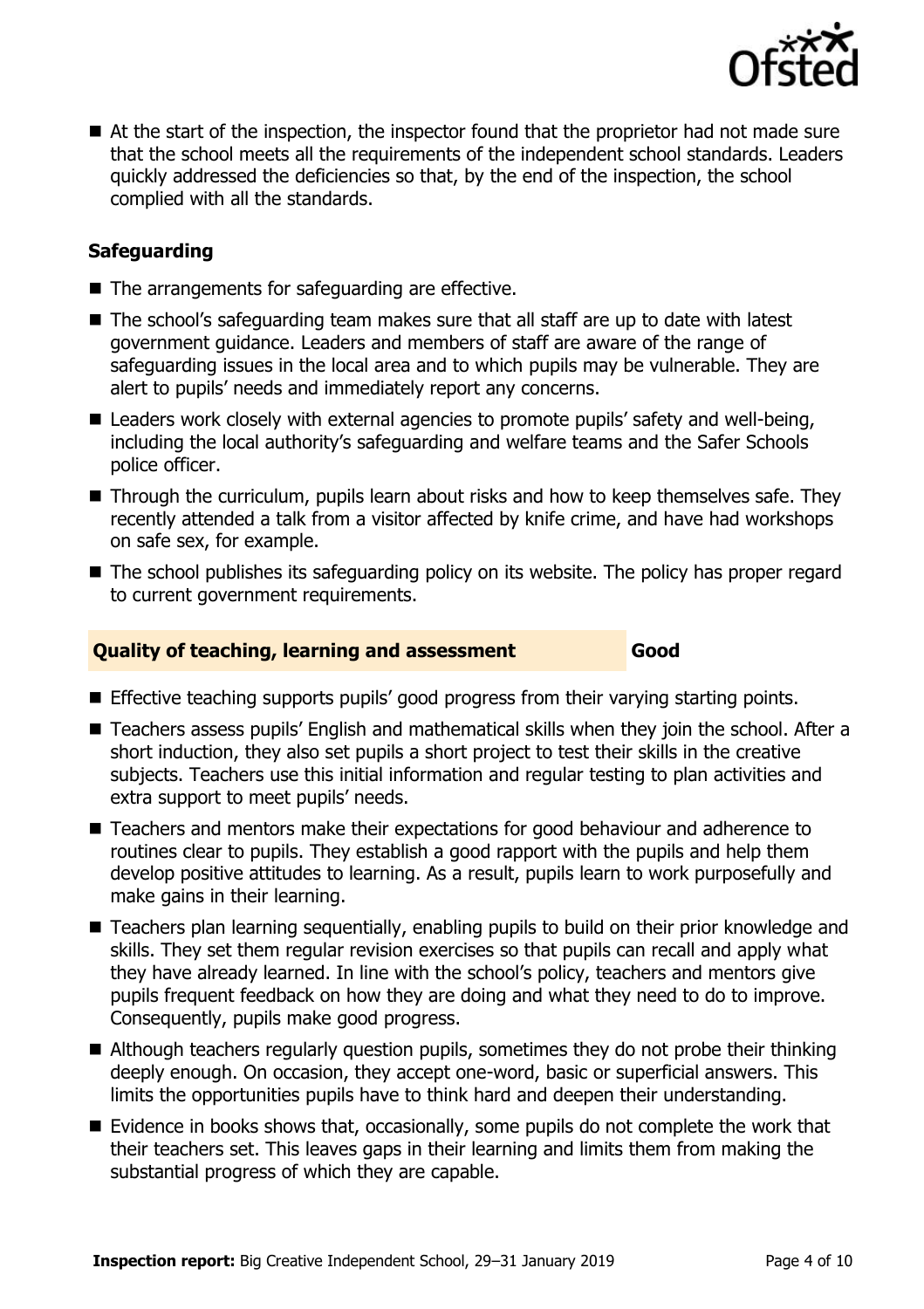

### **Personal development, behaviour and welfare Good**

#### **Personal development and welfare**

- The school's work to promote pupils' personal development and welfare is good.
- **Pupils join this school because they had a poor experience in their previous schools,** usually learning little and misbehaving. Typically, therefore, they arrive with low selfesteem. Because staff pay much attention to pupils' well-being and create a nurturing environment, pupils regain their confidence. They engage positively in learning, make good progress and aspire to pursue successful careers.
- **Pupils feel safe in the school. They say that everyone respects each other and there is** virtually no bullying. They speak highly of the range of support that they can access if they have any concerns. For example, they know that the school counsellor and mentors will take their concerns seriously and help them overcome their difficulties.
- Leaders support pupils' physical well-being, providing weekly sporting activities. They are taught about healthy eating and the dangers of substance abuse.
- Staff help pupils understand how to look after their mental and emotional heath. For instance, the school participates in a national initiative encouraging open discussion to understand issues that affect mental health.
- **Pupils benefit from well-planned impartial careers advice and quidance that helps them** make well-informed choices that support their aspirations for the future.

### **Behaviour**

- The behaviour of pupils is good.
- Leaders make clear their expectations for good behaviour. Leaders help pupils learn how to improve their behaviour and how it will help them succeed in their studies and future lives. Therefore, pupils' behaviour markedly improves as they settle into the school and develop positive attitudes to learning. As a result, they make good progress in all subjects.
- Leaders work very successfully to increase pupils' attendance. As a result, most pupils significantly increase their rates of attendance compared to their previous schools.

### **Outcomes for pupils Good**

- **Pupils enter this school with standards that are below those expected for their age** because they were disengaged in their previous schools. They make good progress during their time at the school, including in English and mathematics, because of the good teaching and effective pastoral care that they receive.
- Pupils gain qualifications in functional skills in English and mathematics, vocational accreditation in music and media-based courses and in personal development and employability.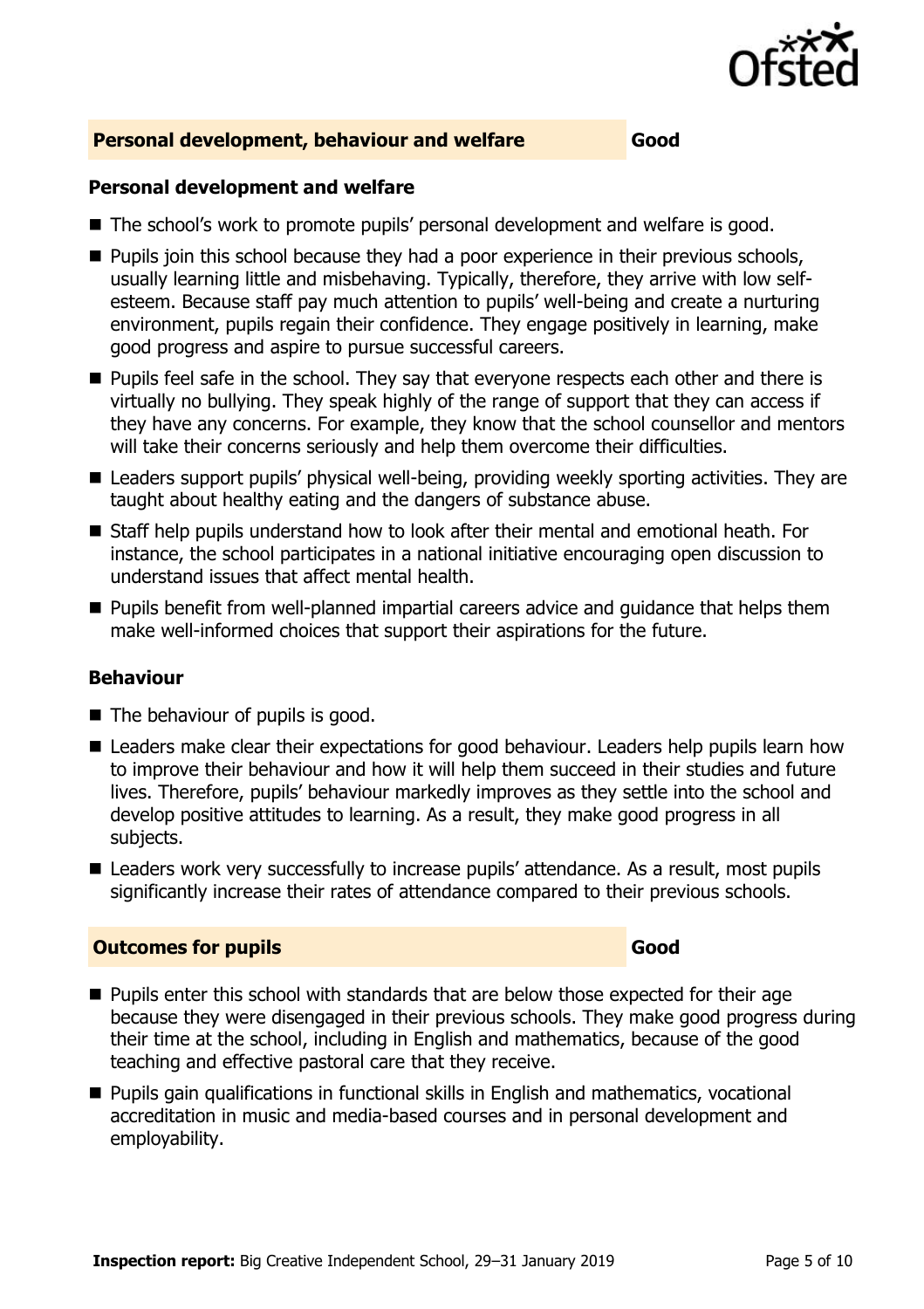

- Building on their success in achieving basic qualifications, pupils typically proceed to further education. Recent graduates, for instance, are studying media, music performance, music production, health and beauty, and electrics.
- Current pupils are making good progress from their varying starting points. For the first time, the school is preparing the most able pupils for GCSE examinations in English language and/or mathematics.
- Leaders prepare pupils well to leave this school ready for life in modern Britain as successful and responsible citizens. This is because they help pupils to make substantial improvements in their behaviours, attitudes and academic achievements.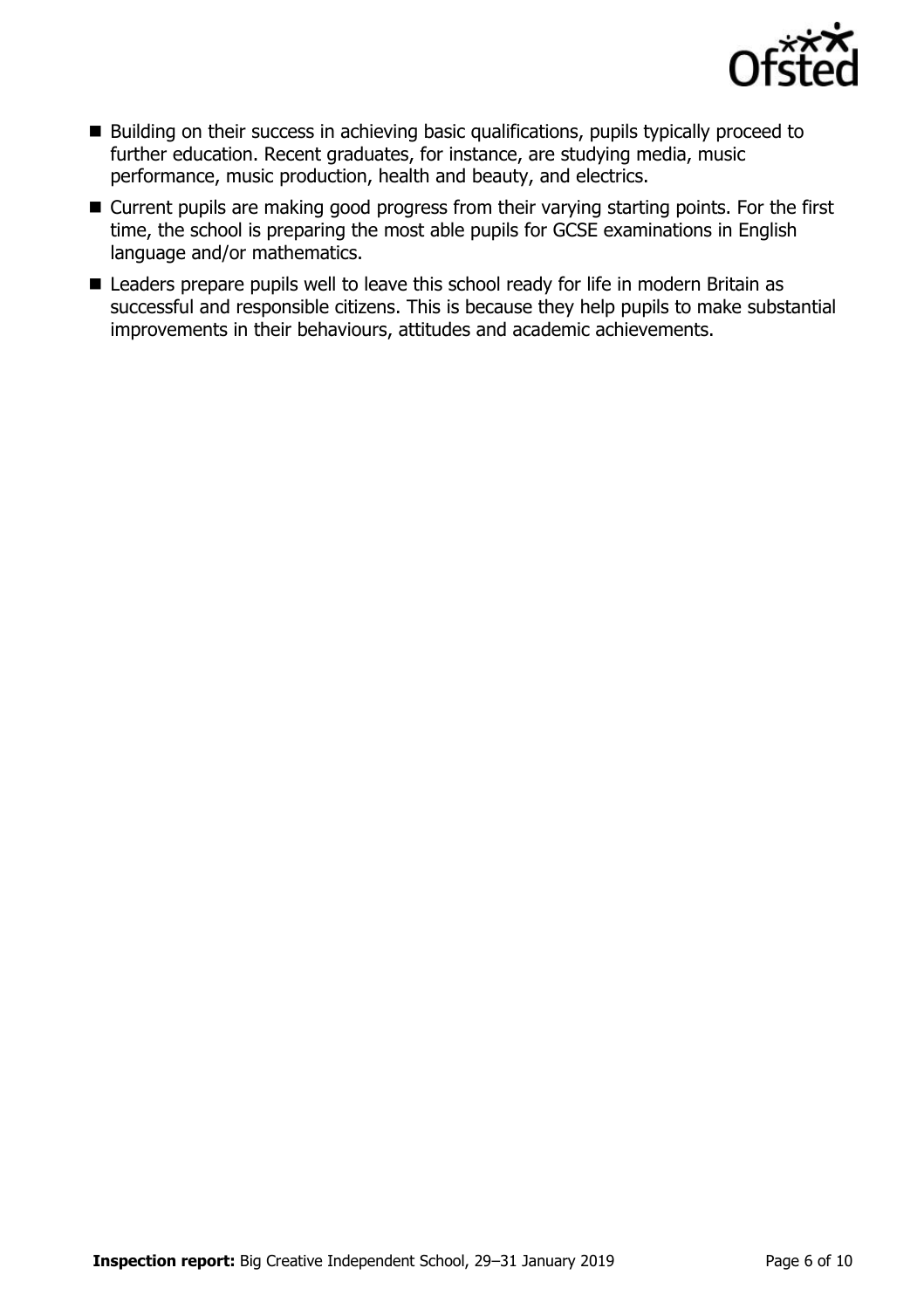

# **School details**

| Unique reference number | 141411   |
|-------------------------|----------|
| DfE registration number | 320/6005 |
| Inspection number       | 10067217 |

This inspection was carried out under section 109(1) and (2) of the Education and Skills Act 2008, the purpose of which is to advise the Secretary of State for Education about the school's suitability for continued registration as an independent school.

| Type of school                      | Alternative provision            |
|-------------------------------------|----------------------------------|
| School category                     | Independent school               |
| Age range of pupils                 | 15 to 16                         |
| Gender of pupils                    | Mixed                            |
| Number of pupils on the school roll | 11                               |
| Proprietor                          | Alexis Michaelides               |
| <b>Headteacher</b>                  | Ian Morton                       |
| Annual fees (day pupils)            | £11,250                          |
| Telephone number                    | 020 3873 5800                    |
| Website                             | www.bigcreative.education        |
| <b>Email address</b>                | ian.morton@bigcreative.education |
| Date of previous inspection         | 8-10 March 2016                  |

### **Information about this school**

- The Big Creative Independent School is an alternative to school for Year 10 and 11 pupils interested in creative music and media. The school caters for pupils who have a record of poor behaviour and attitudes, and/or a history of poor attendance.
- Its aim is 'to transform the lives of young people through inspirational teaching and by providing exceptional access to career opportunities in the creative industries'.
- All pupils are referred from local authority secondary schools in the London Borough of Waltham Forest. This is managed through the Hawkswood Group, the local authority's group of schools that provide alternative provision.
- The school is part of the BCE group, which includes BCE training and the BCE Academy (a 16 to 19 academy). It shares the building, some teachers, policies and pupils' services with BCE training.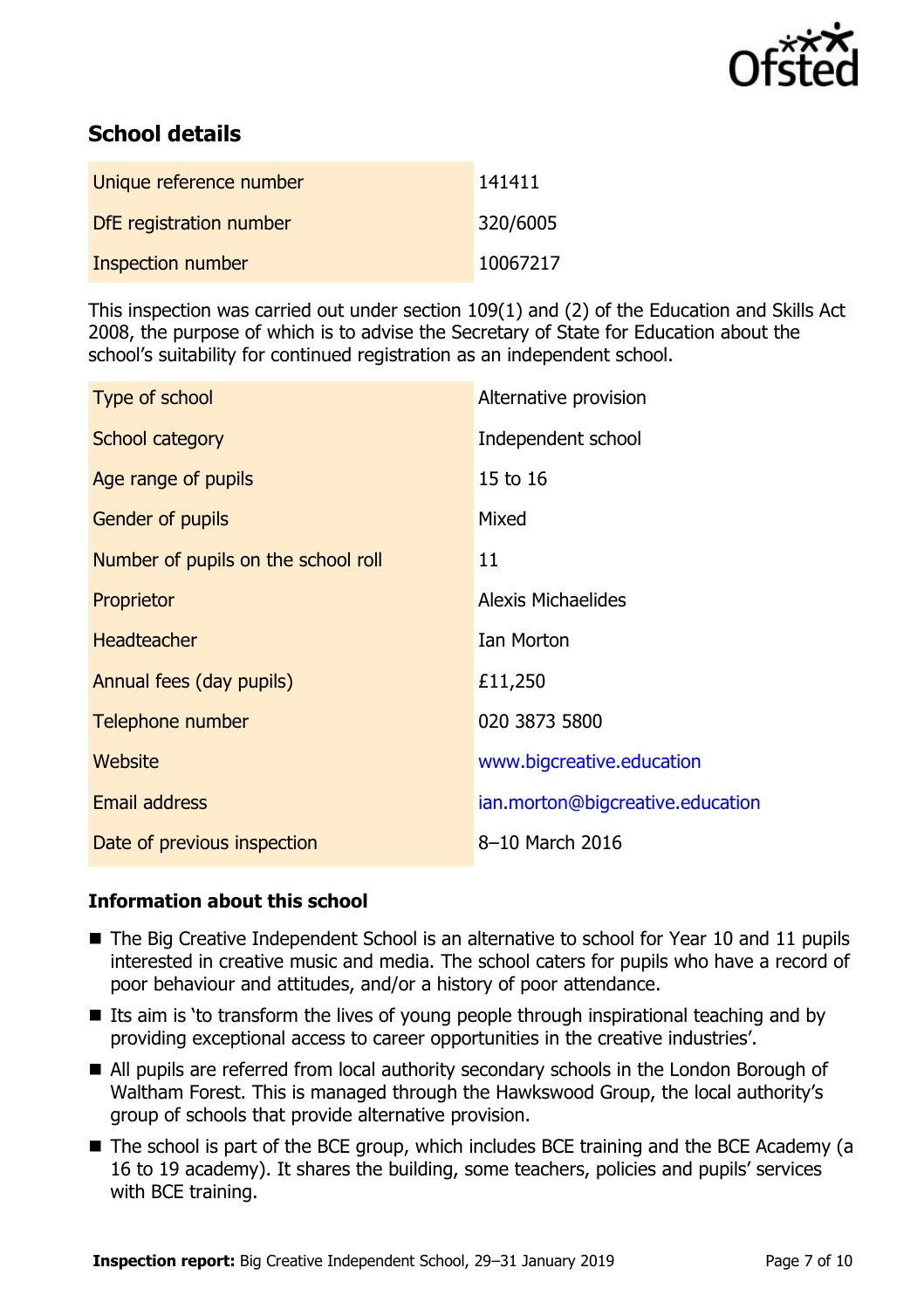

- The proprietor and headteacher are both directors of the BCE group.
- The school does not use any alternative provision.
- The Big Creative Independent School was registered by the Department for Education in September 2014 and this was its second standard inspection. The first standard inspection was in March 2016.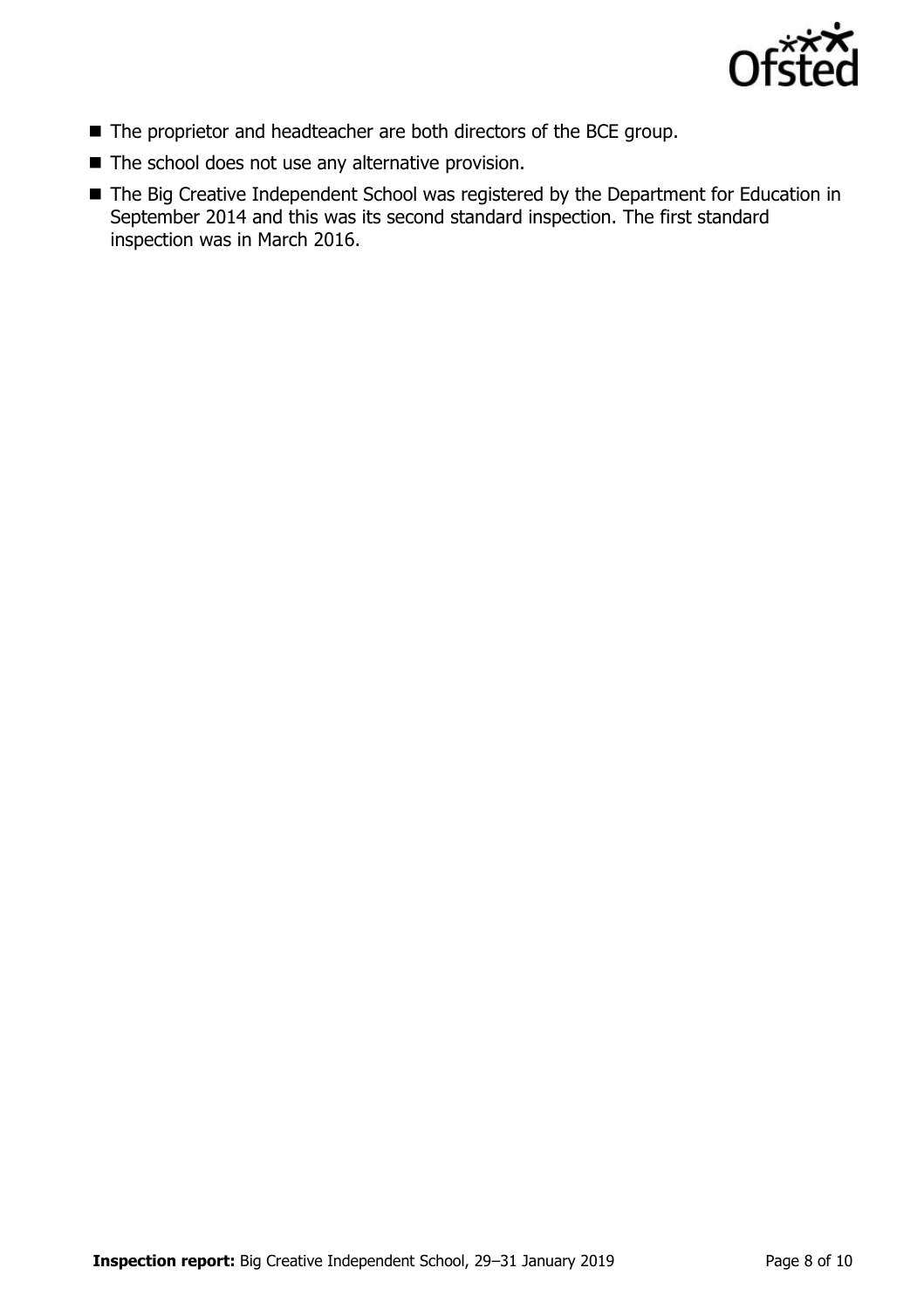

# **Information about this inspection**

- The inspection was carried out with one day's prior notice.
- The inspector observed learning in several sessions, all of which were visited with the headteacher.
- The inspector scrutinised samples of pupils' work. He checked the school's information about pupils' progress.
- The inspector spoke with the headteacher, other leaders, members of staff and the proprietor. He met with a group of pupils, a former pupil and had informal discussions with pupils during social times and lessons.
- The inspector took account of eight responses to the staff questionnaire and seven from the pupils. There were no responses to Ofsted's questionnaire for parents.
- The inspector checked documentation, policies and all aspects of the school's work for compliance with the independent school standards.

#### **Inspection team**

David Radomsky, lead inspector **Canadia** Ofsted Inspector